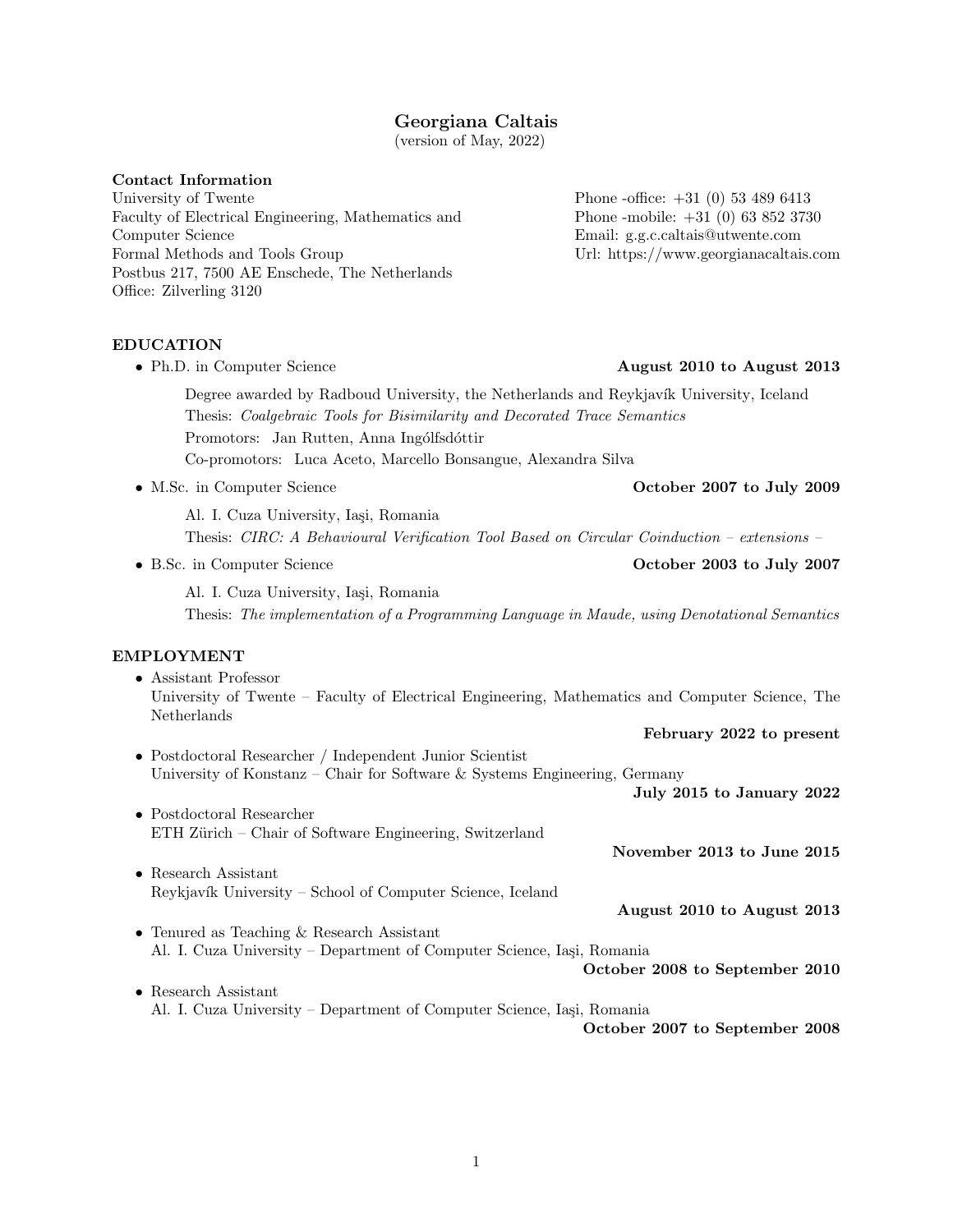#### GRANTS & AWARDS

- 1. Deutsche Forschungsgemeinschaft (DFG) Research Grant July 2018 to January 2022
	- [Causal Reasoning in NetKAT.](https://gepris.dfg.de/gepris/projekt/398056821?language=en) PI: Georgiana Caltais  $\approx$  500.000 EUR, to finance my salary for three years and one Ph.D. student
- 2. University of Konstanz Independent Research Start-up Grants 2015, 2016 and 2017
	- Total of 9.000 EUR, to finance student assistants and research visits
- 3. Centrum Wiskunde & Informatica (CWI), The Netherlands Research Internship

September – December 2011

- 4. Reykjavík University, Graduate Studies Council Tuition Waivers 2010, 2011, 2012 and 2013
- 5. Participated in writing the project proposal DAK[–"An Executable Semantic Framework for Rigorous](https://fmse.info.uaic.ro/grant/dak/) [Design, Analysis and Testing of Systems"](https://fmse.info.uaic.ro/grant/dak/)
	- $\approx 1.000.000$  EUR, awarded by the National Authority for Scientific Research (ANCS), Romania funding period  $2010 - 2013$
- 6. Marktoberdorf Summer School 2008 Participation Grant
- 7. ETAPS 2008 Participation Grant

## UNIVERSITY ACTIVITIES

#### Teaching - Directed Studies Courses & Exercise Sessions, University of Konstanz

- In charge of designing the courses ( $\approx$  10-15 students), conducting the associated lectures, exercise classes and final examinations:
	- 1. Kick Start to the Technical Interview (B.Sc./M.Sc.), Spring Semester 2021
	- 2. Software Defined Networks (B.Sc./M.Sc.), Fall Semester 2020
	- 3. Satisfiability Modulo Theories (M.Sc.), Fall Semester 2017
	- 4. Formal Specification and Verification of Cyber-Physical Systems (M.Sc./B.Sc.), Spring Semester 2017
	- 5. Requirements Engineering (B.Sc./M.Sc.), Spring Semester 2016
	- 6. Software Testing (B.Sc./M.Sc.), Fall Semester 2015, Spring Semester 2018

### Teaching - Courses & Exercise Sessions

- 1. Software Engineering (B.Sc.), University of Konstanz, Fall Semester 2016
	- Provided an updated version of the course slides, conducted the lectures ( $\approx 60$  students), exercise classes (group of 20 students) and final examinations
- 2. Software Engineering (B.Sc.), University of Konstanz, Fall Semester 2015
	- Conducted exercise classes (group of 20 students)
- 3. Introduction to Programming (B.Sc.), ETH Zürich, Fall Semester 2014
	- Head assistant: coordinated the course, interviewed potential teaching assistants, prepared and moderated weekly assistant meetings, set up the exercise groups (for a total of 360 students)
	- Conducted exercise classes (group of 20 students)
- 4. Concepts of Concurrent Computation (M.Sc./Ph.D.), ETH Zürich, Spring Semester 2014
	- Conducted exercise classes ( $\approx 20$  students)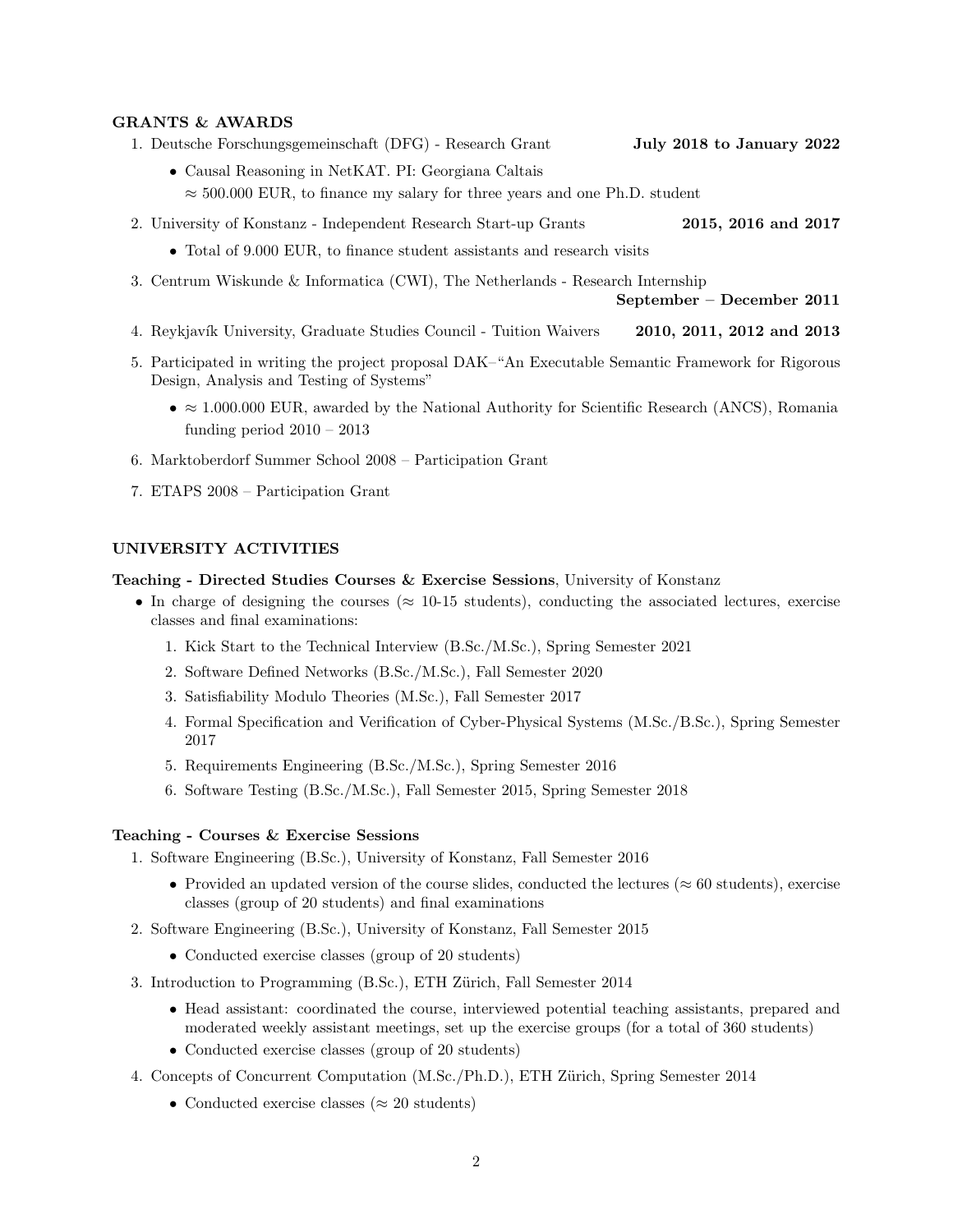### Teaching - Seminars, University of Konstanz

- In charge of selecting the topics and conducting the seminar sessions:
	- 1. Advanced Topics in Software Engineering (B.Sc.), Fall Semester 2017
	- 2. Process Algebras (M.Sc.), Fall Semester 2016
	- 3. Model-Based Testing (B.Sc./M.Sc.), Spring Semester 2016

Teaching - Laboratories, Al. I. Cuza University, October 2008 to September 2010

- 1. Functional Programming Haskell (B.Sc.)
	- Conducted the exercise sessions (groups of  $\approx 20$  students)
- 2. Algorithms and Programming  $C/C++$  (B.Sc.)
	- Conducted the exercise sessions (groups of  $\approx 20$  students)

## Student / Projects & Theses Supervision

University of Twente (2022-present) - Involved into the supervision of

- B.Sc./M.Sc. projects and theses: Can Olmezoglu
- Internships: Beitske Flake

University of Konstanz (2015-2021) - Involved into the supervision of

- student assistants: Mihaela Coman, Sophie G¨utlein, Mariam Mahmoud, Dang Mai, Natascha Siirak, Hargurbir Singh, Mathew Smith, Michael Stark, Hünkar Can Tunç, Jannis Weiser
- B.Sc./M.Sc. projects and theses: Andreas Bäuerle, Sophie Gütlein, Stefan Brütch, Sebastian Haufe, Roland Metko, Ivo Schüepp, Hargurbir Singh, Mathew Smith, Timo Suk, Hünkar Can Tunç, Moritz Wagner, Ying Wang, Jannis Weiser
- Ph.D. students (fellowship supervision at the University of Konstanz, 2020-2021): Andreea Buterchi enrolled at Al. I. Cuza University, Romania; Hui Feng - enrolled at Leiden University, the Netherlands

#### Hiring

- 1. Member of the appointment committee for a W3 professorship on "Cyber-Physical Systems", at the University of Konstanz (2021).
- 2. Member of the appointment committee 2019-044 "Image Analysis and Computer Vision", at the University of Konstanz (2019).
- 3. Interviewed and hired students for various teaching and research assistant jobs at ETH Zürich and University of Konstanz (2013 – 2021).

#### Other Activities

- 1. Course on Psycho-pedagogy, Department of Teaching Training, Al. I. Cuza University.
- 2. Project Management for Researchers, 28-29 May 2020, University of Konstanz.
- 3. [LASER](http://laser.inf.ethz.ch/) Summer School 2013, 2014. Leading-Edge Software Engineering.
- 4. Marktoberdorf Summer School 2008. Engineering Methods and Tools for Software Safety and Security.
- 5. Sinaia School on Formal Verification of Software Systems 3–10 March 2008.
- 6. Agile IT Project Management Training 13–14 November 2008, Al. I. Cuza University.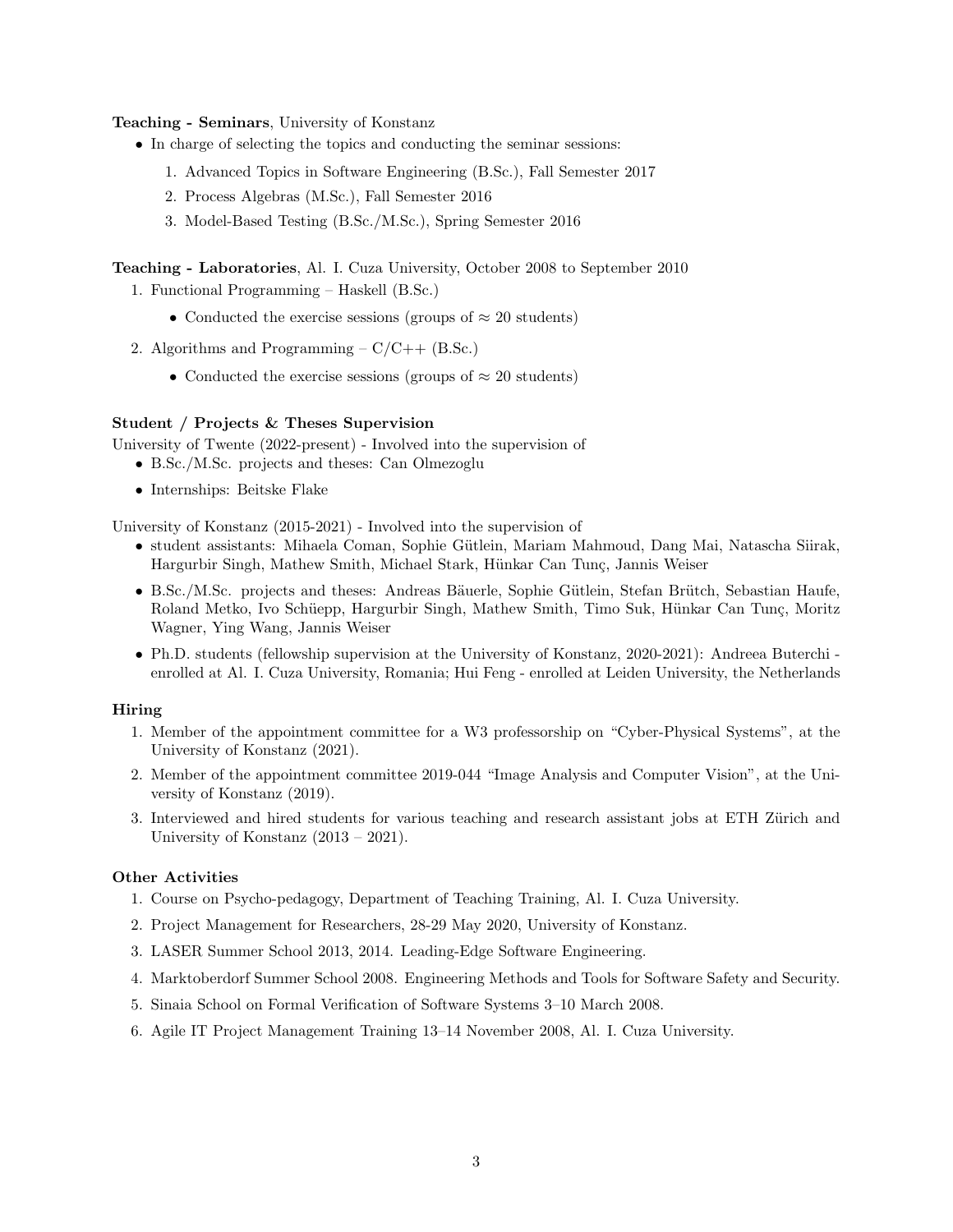### PROFESSIONAL ACTIVITIES AND SERVICE

### Conference & Journal Referee

- 1. Fundamentals of Software Engineering (FSEN) 2023.
- 2. European Symposium on Programming (ESOP) 2023.
- 3. Combined 29th International Workshop on Expressiveness in Concurrency and 19th Workshop on Structural Operational Semantics EXPRESS/SOS) 2022.
- 4. International Symposium on Model Checking of Software (SPIN) 2022.
- 5. International Conference on Formal Techniques for Distributed Objects, Components, and Systems (FORTE) 2022.
- 6. IEEE Transactions on Network and Service Management (IEEE TNSM) 2021.
- 7. IEEE Conference on Network Function Virtualization and Software Defined Networks (IEEE NFV-SDN) 2020, 2021.
- 8. International Conference on Concurrency Theory (CONCUR) 2013, 2020.
- 9. International Colloquium on Theoretical Aspects of Computing (ICTAC) 2017, 2020.
- 10. International Conference on Engineering of Complex Computer Systems (ICECCS) 2020.
- 11. International Conference on Advancements in Computational Sciences (ICACS) 2020.
- 12. International Symposium on Model Checking of Software (SPIN) 2016, 2017, 2018, 2019.
- 13. International Colloquium on Automata, Languages and Programming (ICALP) 2014.
- 14. International Conference on Foundations of Software Science and Computation Structures (FoSSaCS) 2014.
- 15. Symposium On Applied Computing (SAC) 2017, 2018, 2020.
- 16. Symposium On Theoretical Aspects of Software Engineering (TASE) 2009.
- 17. Workshop on Formal Reasoning about Causation, Responsibility, & Explanations in Science & Technology (CREST) 2016, 2017, 2019.
- 18. Reviewer of Journal of Logical and Algebraic Methods in Programming (JLAMP), Elsevier.

#### **Committees**

- 1. Demo co-chair of the IEEE Conference on Network Function Virtualization and Software Defined Networks 2021/2022 (IEEE NFV-SDN 2021/2022).
- 2. OC member of IEEE NFV-SDN 2020-2022.
- 3. Co-chair of the Workshop on Formal Foundations of Software Defined Networks 2020/2021; held in conjunction with IEEE NFV-SDN 2020/2021.

PC member of the International Conference on Advancements in Computational Science (ICACS) 2020.

4. Co-chair of the International Workshop on Causal Reasoning for Embedded and Safety-critical Systems Technologies (CREST) 2019; held in conjunction with ETAPS 2019.

#### Events

- 1. Organized the 1st and 2nd editions of the [Workshop on Formal Foundations of Software Defined](https://fofosdn.github.io) [Networks \(FoFoSDN 2020/2021\),](https://fofosdn.github.io) held in conjunction with [IEEE NFV-SDN 2020](https://nfvsdn2020.ieee-nfvsdn.org)[/2021.](https://nfvsdn2021.ieee-nfvsdn.org)
- 2. Organized the [4th Workshop on Formal Reasoning about Causation, Responsibility, & Explanations](https://conf.researchr.org/track/etaps-2019/crest-2019-papers) [in Science & Technology \(CREST 2019\),](https://conf.researchr.org/track/etaps-2019/crest-2019-papers) held in conjunction with [ETAPS 2019.](https://conf.researchr.org/home/etaps-2019)
- 3. Participated in organizing [LASER](http://laser.inf.ethz.ch/2014/) Summer School in 2013, 2014.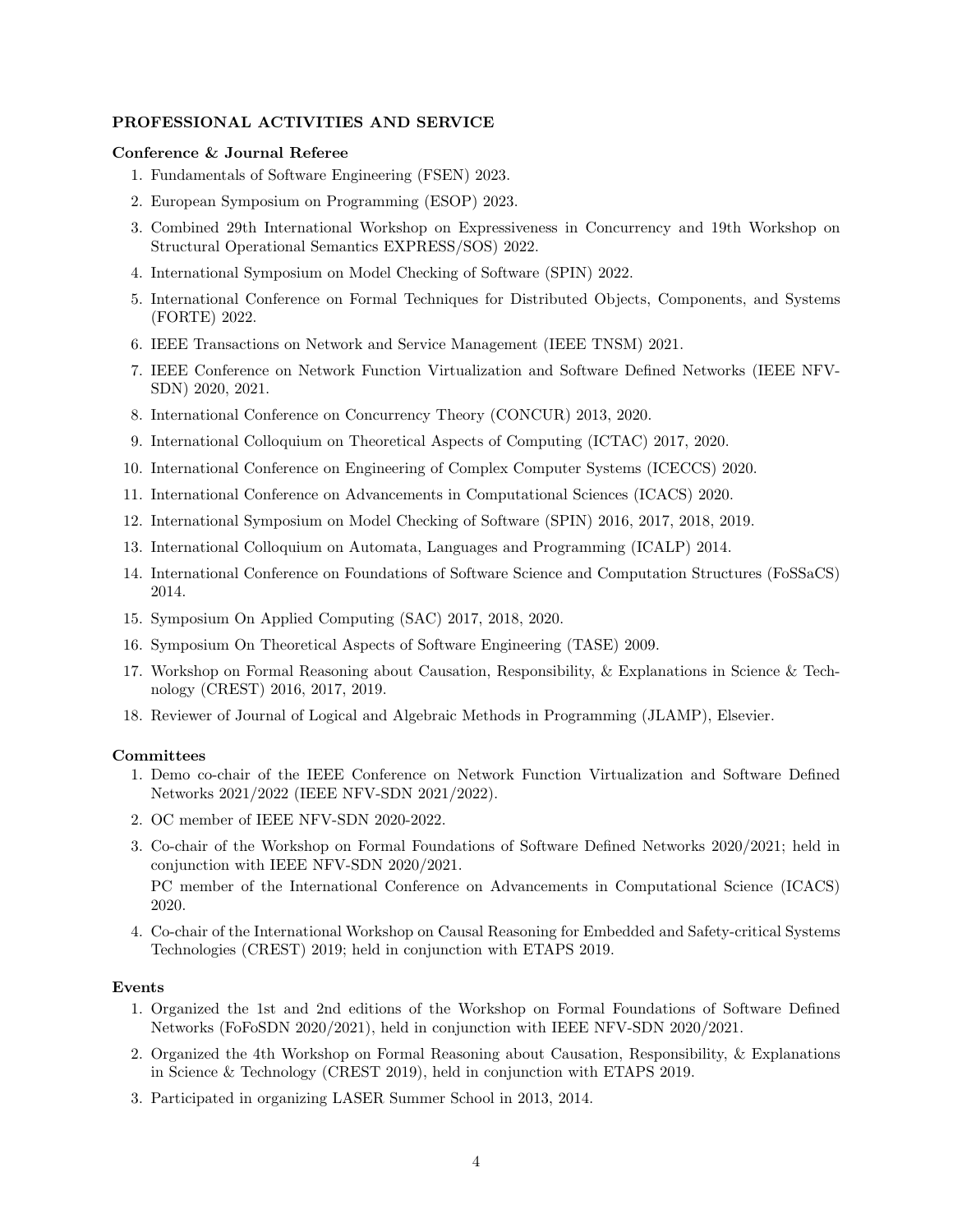- 4. Participated in organizing the [ICE-TCS Workshop on Structural Operational Semantics and the Equa](http://icetcs.ru.is/2011.04.28..ICE-TCS_Workshop_on_Logic_and_Concurrency/)[tional Logic of Processes 2011.](http://icetcs.ru.is/2011.04.28..ICE-TCS_Workshop_on_Logic_and_Concurrency/)
- 5. Co-chaired [Niklaus Wirth Birthday Symposium](http://wirth-symposium.ethz.ch/programme.html) (ETH Zürich).
- 6. Contributed to training and coordinating the ETH Zürich team participating in the contest [Prix du](http://www.cce-suisse.com/391-le-prix-du-jeune-entrepreneur-pje-.htm) [Jeune Entrepreneur 2014.](http://www.cce-suisse.com/391-le-prix-du-jeune-entrepreneur-pje-.htm)
- 7. Organized an apéro for students interested in doing Master or Bachelor theses within the [research](http://se.inf.ethz.ch/student_projects/) [topics](http://se.inf.ethz.ch/student_projects/) of the [Chair of Software Engineering](http://se.inf.ethz.ch/) at ETH Zürich.

## Research Visits / Meetings

- 1. University of Konstanz, March 2020. Workshop on concurrency-based approaches for modelling and reasoning about dynamic and stateful software defined network behaviours. (Organizer)
- 2. Leiden University, December 2019. Research on "repairs" of regular programs, based on causal explanations of failures.
- 3. Gebze Technical University, December 2019. Workshop on providing a concurrent, operational semantics of an extension of the NetKAT programming language for networks; explaining failures in NetKAT programs. (Organizer)
- 4. EPFL Lausanne, November 2019. Research on small step semantics of software defined networks.
- 5. Al. I. Cuza University & Polytechnic University Bucharest, August 2019. Research on faults, failures and causality in software defined networks.
- 6. Shonan Seminar No. 139 "Causal Reasoning in Systems", Japan June 24-27, 2019.
- 7. UCL London, March 2019. Kick-off workshop on causality checking for software defined networks NetKAT. (Organizer)
- 8. University of Konstanz, January 2019. Workshop on Causality and Timed Systems. (Organizer)
- 9. Reykjavik University, May & October 2018. Research on (monitoring) causality for labeled transition systems.
- 10. Reykjavik University, March 2016, May 2017. Research on compositionality of causality for labeled transition systems.
- 11. UCL London, April 2017. Research on causality checking for software defined networks NetKAT.
- 12. Airbus Defence & Space, March 2017. Meeting on applying the QuantUM methodology in industrial settings, organized at University of Konstanz.
- 13. Halmstad University, October 2015, December 2015, September 2016. Research on counterfactual reasoning and causality for labelled transition systems and Hennessy-Milner logic.
- 14. Knorr-Bremsen München, September 2015. Meeting on applying the QuantUM methodology in industrial settings.
- 15. Radboud University, Nijmegen, October December 2012. Study on decorated trace semantics for nondeterministic finite automata and generative probabilistic systems: coalgebraic modelling, equivalencechecking algorithms and case studies.
- 16. CWI, Amsterdam, March 2012. Study on the coalgebraic modelling of Basic Parallel Processes.
- 17. CWI, Amsterdam, October December 2011. Study on the coalgebraic modelling of decorated trace semantics.
- 18. CWI, Amsterdam, July 19 August 2, 2009. Study on coalgebra and implementation of a Maude metaapplication for automated reasoning on the equality of regular expressions for polynomial functors.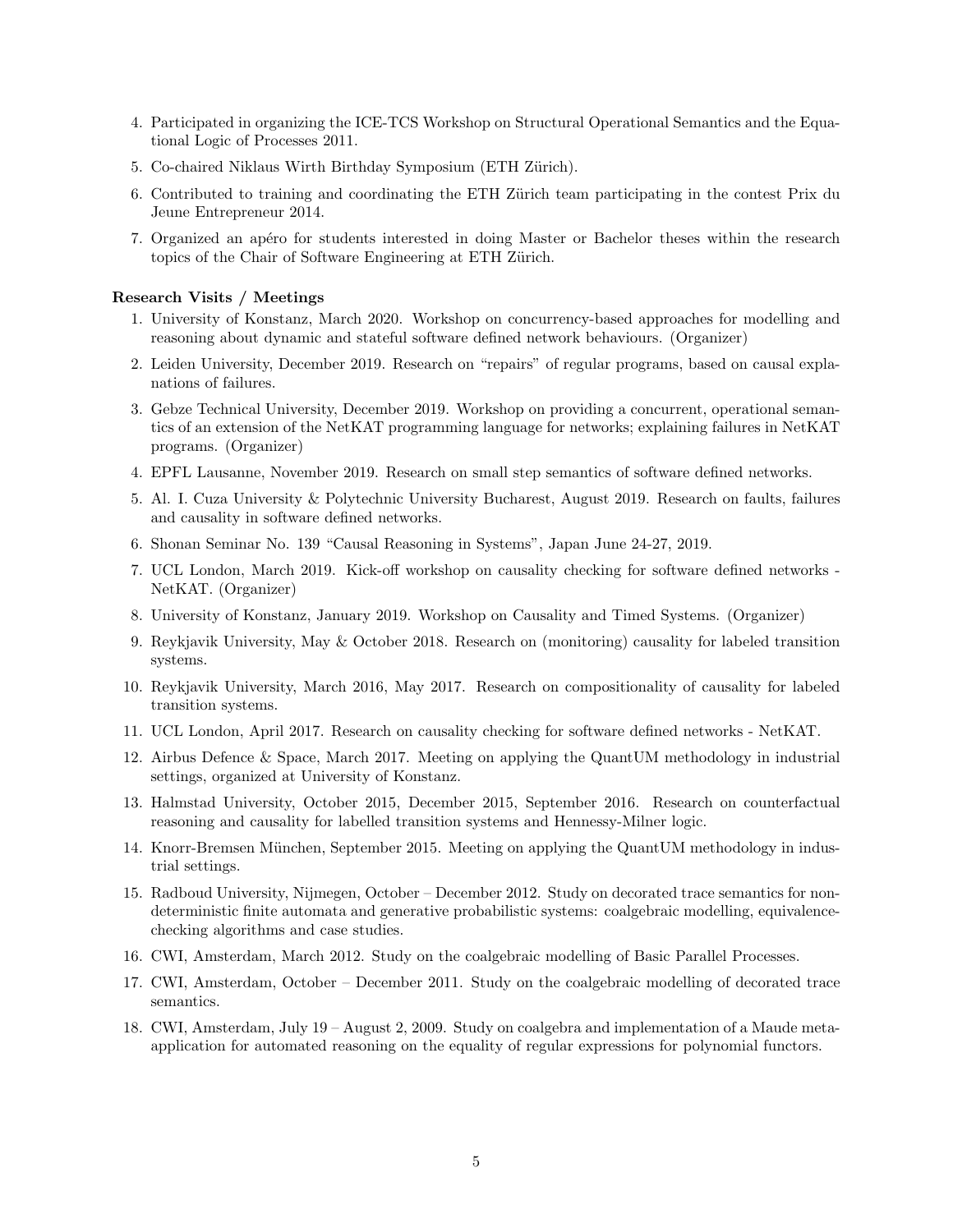#### Presentations

- 1. Causal Models for Concurrency. Invited talk at SEN Symposium, Amsterdam, 2022.
- 2. DyNetKAT: An algebra of dynamic networks. FoSSaCS 2022.
- 3. Correctness of an ATL Model Transformation from SysML State Machine Diagrams to Promela. MOD-ELSWARD 2020.
- 4. Explaining Safety Failures in NetKAT. Talk at Leiden University and Gebze Technical University (December 2019).
- 5. Causal Reasoning in SDNs (NetKAT). Shonan Seminar No. 139 "Causal Reasoning in Systems", Japan June 24-27, 2019.
- 6. Correctness of an ATL Model Transformation from SysML to Promela. Invited talk at Reykjavik University (April 2019).
- 7. Causal Reasoning for Safety. Invited talk at OPCT 2019.
- 8. Counterfactual causal reasoning for concurrency one possible approach. Invited talk at Reykjavik University (October 2018).
- 9. Encoding Causality via Modal Formulae. FROM 2018.
- 10. Causality for General LTL-definable Properties. CREST 2018.
- 11. Causality Checking to Support Functional Safety in Cyber-Physical Systems The QuantUM Approach. Invited talk at Reykjavik University (May 2017).
- 12. (Co-)Algebraic Approaches to the Modelling and Verification of Reactive Systems. Invited talk at the Logic Colloquium - University of Konstanz (January 2017).
- 13. (De-)composing Causality for Labelled Transition Systems. Invited talk at OPCT'17 IST Austria (June 2017), Reykjavik University (March 2016), CREST 2016 and Department's Summer School - Gaschurn, Austria (September 2016).
- 14. Causality Checking to Support Functional Safety in Cyber-Physical Systems. Invited talk at [CERES](http://ceres.hh.se/mediawiki/Main_Page) [- Halmstad University](http://ceres.hh.se/mediawiki/Main_Page) (October 2015).
- 15. Causality Checking for Critical Systems the QuantUM Approach (Part II). Talk within the Department's Summer School - Gaschurn, Austria (September 2015).
- 16. Coalgebra. Invited talk within the course on Concepts of Concurrent Computation, [Chair of Software](http://se.inf.ethz.ch/) Engineering, ETH Zürich (May 2015).
- 17. Exploiting alias information. CME internal workshop, Chair of Software Engineering, ETH Zürich (November 2014).
- 18. On the design and analysis of a concurrency model. ICE-TCS seminars, Reykjavík University (November 2014).
- 19. Expression-based aliasing for OO-languages. [FTSCS 2014.](http://www.ftscs.org/)
- 20. Coffman deadlocks in SCOOP. [NWPT 2014.](http://ceres.hh.se/mediawiki/index.php/NWPT_2014)
- 21. An Executable Semantic Framework for the Design and Analysis of SCOOP. [Chair of Software Engi](http://se.inf.ethz.ch/)neering, ETH Zürich (May 2014).
- 22. Coalgebraic Tools for Bisimilarity and Decorated Trace Semantics. Ph.D. defense, [Radboud University,](http://www.ru.nl/) Nijmegen, the Netherlands (December 2013).
- 23. Alais analysis a possible approach? –. CME internal workshop, [Chair of Software Engineering, ETH](http://se.inf.ethz.ch/) Zürich (November 2013).
- 24. [\(Co\)algebra & SOS for Concurrency from theory to practice.](http://www.inf.ethz.ch/news/events/details/index?id=1523) [Chair of Software Engineering, ETH](http://se.inf.ethz.ch/)  $Zürich$  (May 2013).
- 25. Checking the must-testing preorder with bisimulations up-to. ICE-TCS seminars, Reykjavík University (February 2013).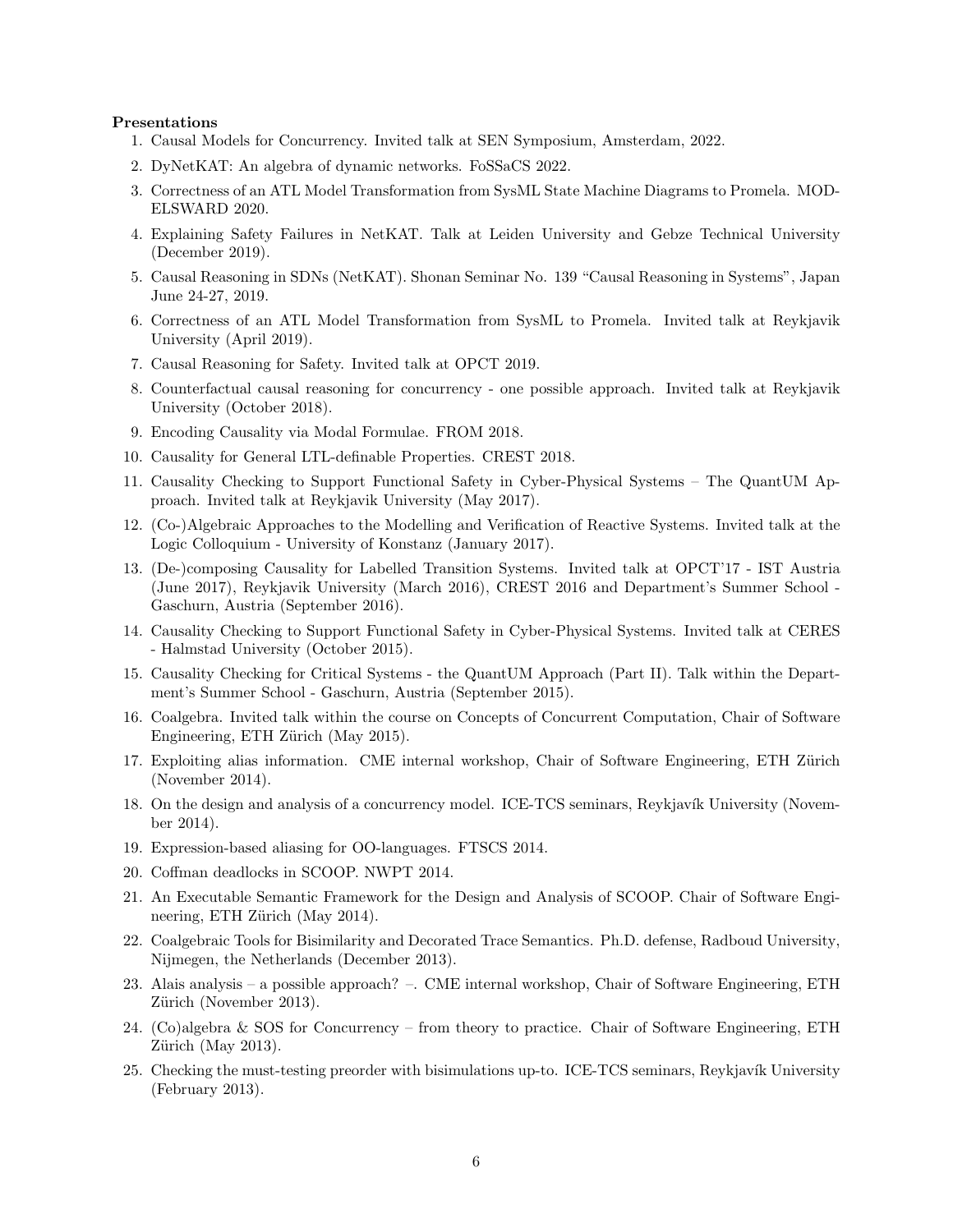- 26. Final Semantics for Decorated Traces. [COIN: Coalgebra in the Netherlands,](http://homepages.cwi.nl/~winter/coin.html#Ca) CWI Amsterdam (March 2012) and [MFPS 2012.](http://dauns.math.tulane.edu/~mfps/MFPS28/MFPS28/MFPS_XXVIII.html)
- 27. Formal methods for concurrency: (Co)algebra and SOS. ICE-TCS seminars, Revkjavík University (January 2012).
- 28. Axiomatizing GSOS with Predicates. [ICE-TCS Workshop on Structural Operational Semantics and](http://icetcs.ru.is/2011.04.28..ICE-TCS_Workshop_on_Logic_and_Concurrency/) the Equational Logic of Processes, Reykjavík University (April 2011).
- 29. Algebra meets Coalgebra A Decision Procedure for Bisimilarity of Generalized Regular Expressions. ICE-TCS seminars, Reykjavík University (August 2010).
- 30. Behavioural Specification of Polynomial Functors.
	- Scientific Day of the University, Iași (October 2009).
	- ARCO meeting, Eindhoven (November 2009).
- 31. Simplification and Generalization in CIRC. SYNASC 2009.
- 32. Automata-based Behavioural Specification of Regular Expressions. ARCO meeting, Iași (May 2009).
- 33. A Rewrite Stack Machine for ROC!. SYNASC 2008.
- 34. Patterns for Maude Metalanguage Applications. WRLA 2008.
- 35. K: a Rewrite-based Framework for Modular Language Design, Semantics, Analysis and Implementation. Formal Methods group sessions at Al. I. Cuza University, Iași.

#### PUBLICATIONS

- [1] M. Bonsangue, G. Caltais, H. Feng, and H. C. Tunc. A Language-based Causal Model for Safety. To appear in TASE 2022.
- [2] G. Caltais, H. Hojjat, M. R. Mousavi, and H. C. Tunc. DyNetKAT: An algebra of dynamic networks. CoRR, abs/2102.10035, 2021.
- [3] G. Caltais, M. R. Mousavi, and H. Singh. Causal reasoning for safety in Hennessy Milner logic. Fundam. Informaticae, 173(2-3):217–251, 2020.
- [4] F. Bonchi, M. M. Bonsangue, G. Caltais, J. Rutten, and A. Silva. A coalgebraic view on decorated traces. Math. Struct. Comput. Sci., 26(7):1234–1268, 2016.
- [5] G. Caltais and H. C. Tunc. Explaining safety failures in NetKAT. CoRR, abs/2102.12448, 2021. (To appear in J. Log. Algebraic Methods Program.).
- [6] G. Caltais, S. Leue, and H. Singh. Correctness of an ATL model transformation from SysML state machine diagrams to Promela. In S. Hammoudi, L. F. Pires, and B. Selic, editors, Proceedings of the 8th International Conference on Model-Driven Engineering and Software Development, MODELSWARD 2020, Valletta, Malta, February 25-27, 2020, pages 360–372. SCITEPRESS, 2020.
- [7] G. Caltais. Explaining SDN failures via axiomatisations. In M. Marin and A. Craciun, editors, Proceedings Third Symposium on Working Formal Methods, FROM 2019, Timişoara, Romania, 3-5 September 2019, volume 303 of EPTCS, pages 48–60, 2019.
- [8] G. Caltais and J. Krivine, editors. Proceedings of the 4th Workshop on Formal Reasoning about Causation, Responsibility, and Explanations in Science and Technology, CREST@ETAPS 2019, Prague, Czech Republic, 7th April 2019, volume 308 of EPTCS, 2019.
- [9] G. Caltais, S. L. Guetlein, and S. Leue. Causality for general LTL-definable properties. In B. Finkbeiner and S. Kleinberg, editors, Proceedings 3rd Workshop on formal reasoning about Causation, Responsibility, and Explanations in Science and Technology, CREST@ETAPS 2018, Thessaloniki, Greece, 21st April 2018, volume 286 of EPTCS, pages 1–15, 2018.
- [10] G. Caltais and B. Meyer. On the verification of SCOOP programs. Sci. Comput. Program., 133:194–215, 2017.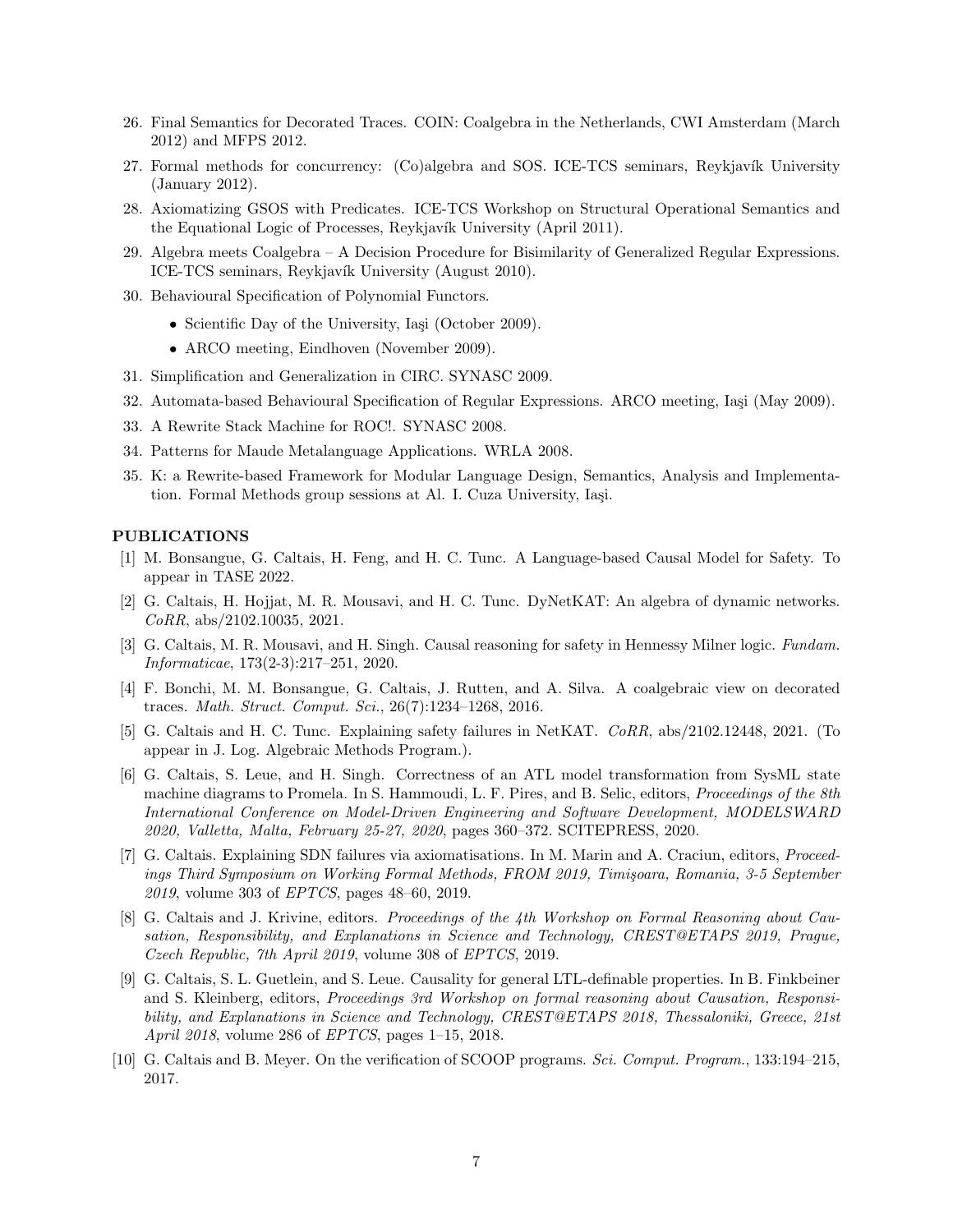- [11] G. Caltais, F. Leitner-Fischer, S. Leue, and J. Weiser. SysML to NuSMV model transformation via object-orientation. In C. Berger, M. R. Mousavi, and R. Wisniewski, editors, Cyber Physical Systems. Design, Modeling, and Evaluation - 6th International Workshop, CyPhy 2016, Pittsburgh, PA, USA, October 6, 2016, Revised Selected Papers, volume 10107 of Lecture Notes in Computer Science, pages 31–45. Springer, 2016.
- [12] G. Caltais, S. Leue, and M. R. Mousavi. (De-)composing causality in labeled transition systems. In G. Gößler and O. Sokolsky, editors, Proceedings First Workshop on Causal Reasoning for Embedded and safety-critical Systems Technologies, CREST@ETAPS 2016, Eindhoven, The Netherlands, 8th April 2016, volume 224 of EPTCS, pages 10–24, 2016.
- [13] G. Caltais. Coalgebraic tools for bisimilarity and decorated trace semantics. CoRR, abs/1502.02910, 2015. (PhD thesis).
- [14] G. Caltais. Expression-based aliasing for OO-languages. In C. Artho and P. C. Olveczky, editors, Formal Techniques for Safety-Critical Systems - Third International Workshop, FTSCS 2014, Luxembourg, November 6-7, 2014. Revised Selected Papers, volume 476 of Communications in Computer and Information Science, pages 47–61. Springer, 2014.
- [15] G. Caltais and B. Meyer. Coffman deadlocks in SCOOP. CoRR, abs/1409.7514, 2014.
- [16] F. Bonchi, G. Caltais, D. Pous, and A. Silva. Brzozowski's and up-to algorithms for must testing. In C. Shan, editor, Programming Languages and Systems - 11th Asian Symposium, APLAS 2013, Melbourne, VIC, Australia, December 9-11, 2013. Proceedings, volume 8301 of Lecture Notes in Computer Science, pages 1–16. Springer, 2013.
- [17] M. M. Bonsangue, G. Caltais, E. Goriac, D. Lucanu, J. J. M. M. Rutten, and A. Silva. Automatic equivalence proofs for non-deterministic coalgebras. Sci. Comput. Program., 78(9):1324–1345, 2013.
- [18] F. Bonchi, M. M. Bonsangue, G. Caltais, J. J. M. M. Rutten, and A. Silva. Final semantics for decorated traces. In U. Berger and M. W. Mislove, editors, Proceedings of the 28th Conference on the Mathematical Foundations of Programming Semantics, MFPS 2012, Bath, UK, June 6-9, 2012, volume 286 of Electronic Notes in Theoretical Computer Science, pages 73–86. Elsevier, 2012.
- [19] L. Aceto, G. Caltais, E. Goriac, and A. Ingólfsdóttir. Axiomatizing GSOS with predicates. In M. A. Reniers and P. Sobocinski, editors, Proceedings Eight Workshop on Structural Operational Semantics 2011, SOS 2011, Aachen, Germany, 5th September 2011, volume 62 of EPTCS, pages 1–15, 2011.
- [20] L. Aceto, G. Caltais, E. Goriac, and A. Ingólfsdóttir. PREG axiomatizer A ground bisimilarity checker for GSOS with predicates. In A. Corradini, B. Klin, and C. Cîrstea, editors, Algebra and Coalgebra in Computer Science - 4th International Conference, CALCO 2011, Winchester, UK, August 30 - September 2, 2011. Proceedings, volume 6859 of Lecture Notes in Computer Science, pages 378–385. Springer, 2011.
- [21] M. M. Bonsangue, G. Caltais, E. Goriac, D. Lucanu, J. J. M. M. Rutten, and A. Silva. A decision procedure for bisimilarity of generalized regular expressions. In J. Davies, L. Silva, and A. da Silva Sim˜ao, editors, Formal Methods: Foundations and Applications - 13th Brazilian Symposium on Formal Methods, SBMF 2010, Natal, Brazil, November 8-11, 2010, Revised Selected Papers, volume 6527 of Lecture Notes in Computer Science, pages 226–241. Springer, 2010.
- [22] E. Goriac, G. Caltais, and D. Lucanu. Simplification and generalization in CIRC. In S. M. Watt, V. Negru, T. Ida, T. Jebelean, D. Petcu, and D. Zaharie, editors, 11th International Symposium on Symbolic and Numeric Algorithms for Scientific Computing, SYNASC 2009, Timisoara, Romania, September 26-29, 2009, pages 85–92. IEEE Computer Society, 2009.
- [23] G. Grigoras, D. Lucanu, G. Caltais, and E. Goriac. Automated proving of the behavioral attributes. In P. Kefalas, D. Stamatis, and C. Douligeris, editors, 2009 Fourth Balkan Conference in Informatics, BCI 2009, Thessaloniki, Greece, 17-19 September 2009, pages 33–38. IEEE Computer Society, 2009.
- [24] D. Lucanu, E. Goriac, G. Caltais, and G. Rosu. CIRC: A behavioral verification tool based on circular coinduction. In A. Kurz, M. Lenisa, and A. Tarlecki, editors, Algebra and Coalgebra in Computer Science, Third International Conference, CALCO 2009, Udine, Italy, September 7-10, 2009. Proceedings, volume 5728 of Lecture Notes in Computer Science, pages 433–442. Springer, 2009.